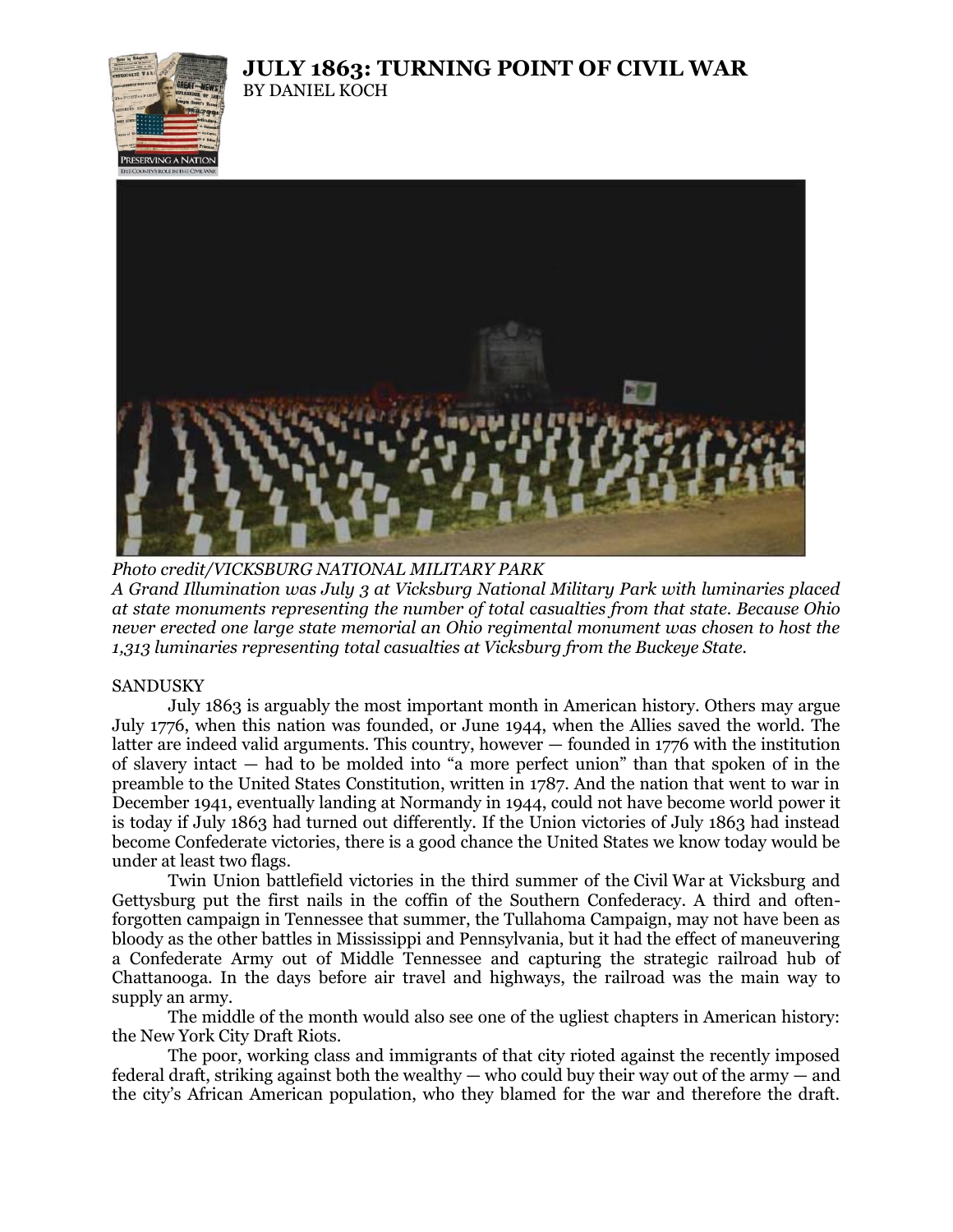Troops who had recently participated in the Union victory at Gettysburg, including Sandusky's Company E of the 8th Ohio Infantry, were sent to that city to help quell the riots. The exact death count of those riots is unknown, but roughly a dozen African American men were lynched and least 200 rioters and others were killed. About 2,000 more were injured, with millions of dollars in property damage before the worst of the riots ended.

The victory at Vicksburg is quite possibly the most strategic victory of the Civil War.

When the Rebel troops surrendered to Gen. Grant's Union army there, the Union secured the Bluff City, previously known as the "Gibraltar of the Confederacy."

From a morale standpoint, the victory was a deafening blow to the Confederacy and a great uplift in the North, particularly in the Midwest, where there'd been a growing peace movement.

Midwestern farmers had previously paid outrageous rates to ship their crops east by rail, or via the Great Lakes, rather than down the rivers to New Orleans as they had before the war. As Abraham Lincoln put it, with the capture of Vicksburg the "Father of Waters flows unvexed to the Sea." The farmers were once again able to ship products downriver.

Most importantly, a 30,000-man Confederate Army was captured, along with all their arms and equipment, including 172 cannon that accounted for about 11 percent of the South's entire artillery. The loss was something they would never recover through production or bring through the blockade from England.

Texas, Arkansas and Louisiana were now almost completely cut off from any assistance from the rest of the Confederacy, with the Union Navy keeping them separated. Vicksburg was held by the Union for the duration of the war and became a center of recruitment for the United States Colored Troops, as they were referred to at the time.

By the end of the war, about 20,000 former slaves in the vicinity of Vicksburg would join the Union Army and fight for their freedom. While no troops from Sandusky took part in the Siege of Vicksburg, it was undoubtedly a big morale boost when they first heard about it. A handful of men from Erie County were part of the Fremont centered 72nd Ohio, while some Huron County men of the 32nd Ohio did take part in the campaign.

The Tullahoma Campaign took place in late June and early July. It was launched by the Union's Army of the Cumberland against the Confederate Army of Tennessee. Although no large battles would be fought, the Union army would outmaneuver and outflank the Rebels, using speed to quickly capture and hold strategic passes through the Cumberland Plateau.

At the forefront of these advances was Wilder's "Lightning Brigade," a collection of Indiana and Illinois infantryman who had been mounted as cavalry and armed with seven-shot Spencer repeating rifles. In an age when most infantrymen were still equipped with single-shot muzzleloaders, this was a distinct advantage. They were joined by the Army of the Cumberland's cavalry, which included the 3rd Ohio Cavalry. The 3rd was recruited almost entirely in Erie and Huron Counties.

Following in the wake of the mounted troops were tens of thousands of Union infantry. Among them were the 65th and 101st Ohio Infantry Regiments. Company G of the 65th was raised in Ashland and Erie counties, while Companies B and G of the 101st were from Erie County. Companies A and D were from Huron County.

Chattanooga and its vital railroads would be captured as a result of the campaign, but the Union army would be beaten in September at the Battle of Chickamauga in northern Georgia, driven back to Chattanooga and besieged there until troops under General Grant arrived to help drive off the Confederates in early November.

In early June, Robert E. Lee's Confederate Army of Northern Virginia began moving north.

His first invasion had been thwarted at the Battle of Antietam the previous September. One of the main reasons this second invasion was launched was because Lee didn't want part of his army taken away and sent to relieve Vicksburg. Elements of his army would capture part of the garrison of Winchester, including the 123rd Ohio Infantry. Companies G and K were composed of Erie County men while Companies B, C and E were from Huron County. The enlisted men would be paroled quickly, but the officers would be held for close to a year.